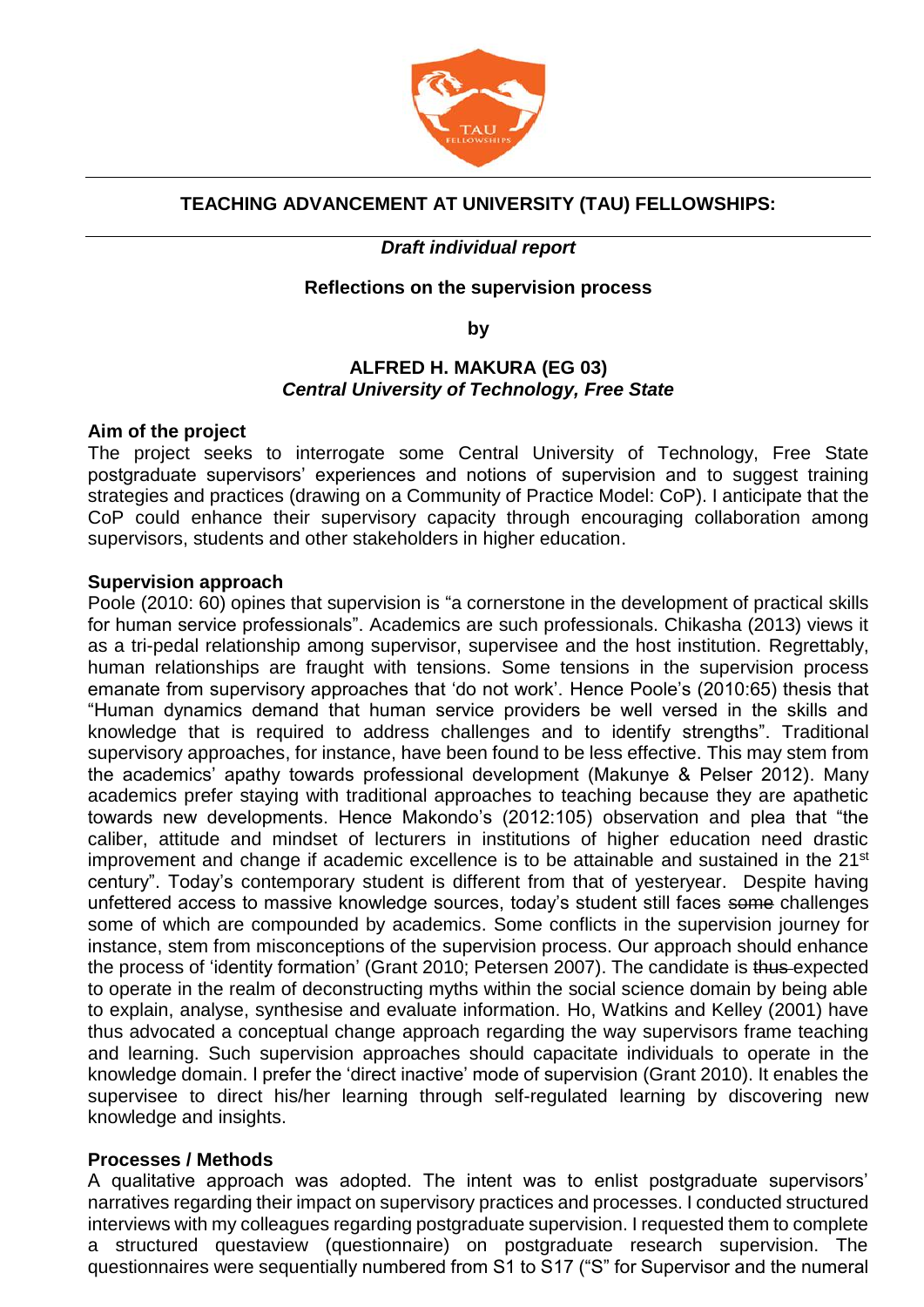for sequence). On the 21<sup>st</sup> of November 2018, I organised a workshop on research supervision on the Bloemfontein campus of the Central University of Technology, Free State. An external expert was enlisted to offer technical and conceptual support on issues of supervision. The participants evaluated that specific workshop. So, through this two-pronged approach, I was able to get a sense of their experiences and notions of supervision. It was my hope that enlisting their perceptions would assist us in coming up with solutions and strategies for strengthening supervision practices.

#### **Outcomes**

Through the workshop evaluation and the questionnaire, several themes came out distinctly. Below I outline these.

#### **Supervision as alienating the Postgraduate candidate**

There are several aspects that act as obstacles in the postgraduate journey. These challenges stem from the changing local and international contexts (Makunye & Pelser 2016). Most challenges are structural and human. University policies for instance, are a structural aspect that promotes or curtails student progress. Policies express power relations. Policies are a control measure meant to make the learner compliant. They are a tool for ensuring that the participants comply with university rules and regulations. Importantly, they are meant to ensure high throughputs in a university setting. It is anticipated that the student be conversant with the various policies governing the postgraduate process. Policies can place undue pressure on the candidate just much as they can lessen the burden on the same. It is thus imperative that the candidate familiarises him/herself with all policies governing the journey lest he or she ends up being alienated by the supervisory processes. I have often observed that very few candidates are conversant with forms or protocols relating to issues such as Proposal or title registration, funding and submission for final examination.

Alienation appears to emerge also from supervisees' lack of awareness of institutional policy. Paradoxically, most supervisors confirmed this assertion. I posed a question to the supervisors regarding challenges they experienced. Strangely, they were unanimous that the greatest impediment was the postgraduate student they supervised. My take is that the 'blame the student' approach is actually part of supervisors' unwillingness to modify their pedagogical approaches. All respondents except S1, S7, S15 and S17, blamed or viewed the postgraduate candidate as the source of the challenges. Hence my preceding submission that this could stem, partly, from students' lack of knowledge regarding institutional documentation. In blaming the student for not adhering to supervision policy guidelines, the following statements were made: S3 said: *students are sometimes reluctant [or] non-compliant when the expectation is created* 

*that they should engage in reading for their study.*

- S4 said: *All my students are part-time [and] employed, they struggle to juggle between their work and studies and end up lagging behind with their projects*
- S9 …*Students who are not committed and struggle with research writing*
- S 10…. *Had a student…. No committed until … dropped out*
- S16…. *Student do not submit work or pitch unannounced to see supervisor*

The preceding sentiments reveal that some students struggle with the research process. Some lack knowledge of the research process, lack time and are not committed to their studies. My submission is that students embark on this journey before fully grasping the policy and practical imperatives that lie in wait. Academics are thus expected to be conversant with the real and potential policy impediments on the supervision journey. On the other hand, students need to conform to the status quo, i.e. to supervision protocols. Supervision presents little room for maneuver as the candidate was initially never a willing participant in the promulgation of the policies. Hence Makunye and Pelser (2012) citing Steyn (2010) opined that teacher professional development seems to be the answer to some of these challenges.

#### **How the postgraduate student is recruited**

Each institution has its own recruitment method. The selection of candidates should be transparent and above board and done to one's expectation. Respondent S9 declared that "*We*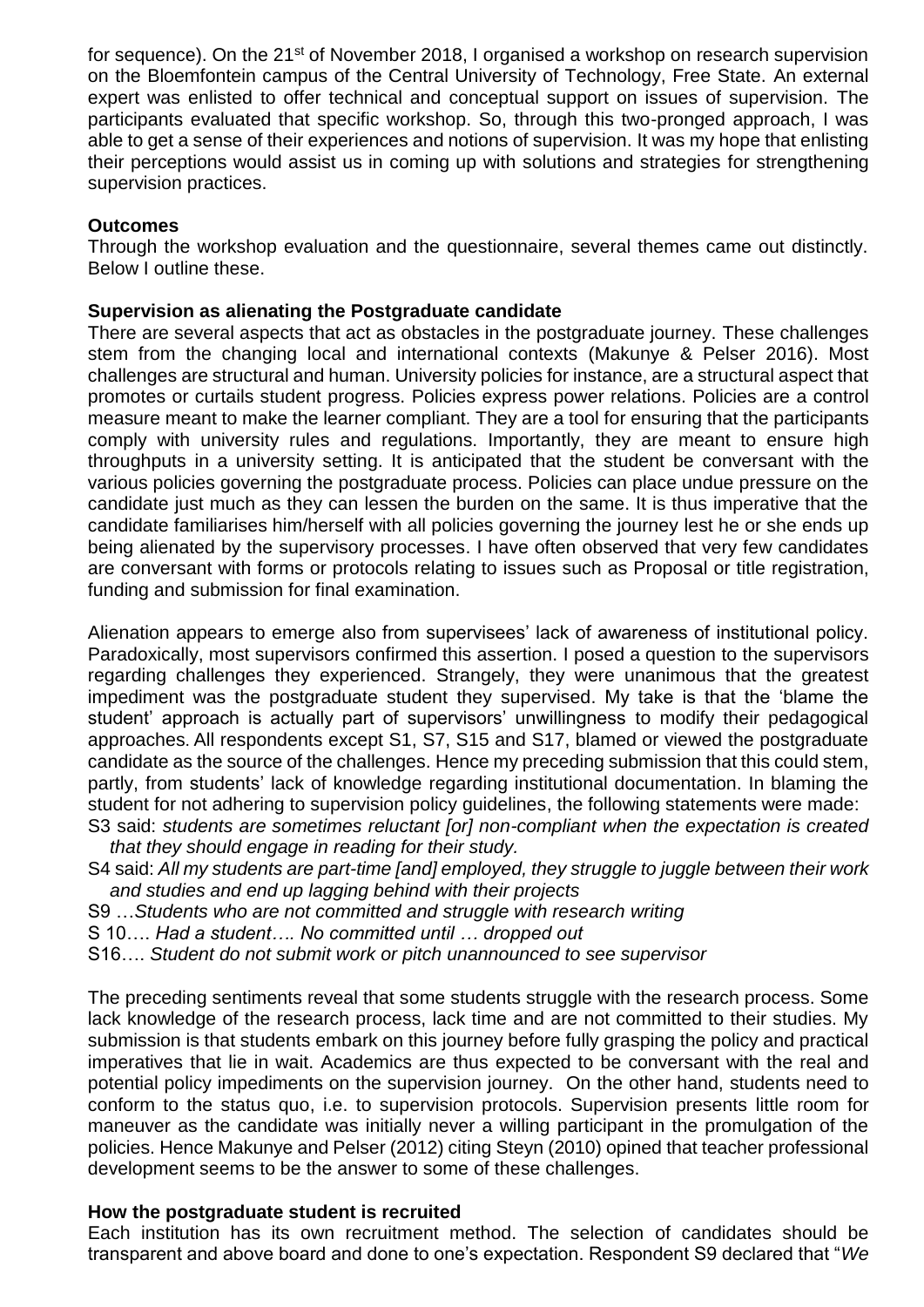*need to be strict in admitting students… requirement(s) … must be transparent".* Incidentally, S10 posited that "*..currently [at CUT, Free State] everything is transparent …concerning student's allocation".* I prefer recruiting my desired and targeted candidates. Concomitantly, the candidate should be grounded in one's area of expertise. By being in the same field of expertise, both of us will have [similar] areas of epistemological and ontological convergence. I am always involved in the selection and recruitment of the postgraduate candidates at my university. So far in 2019, I have recruited one Doctoral and three Master's degree candidates. Such an approach may mitigate challenges symptomatic of power relations in postgraduate studies

## **Power relations in postgraduate student supervision**

The supervision milieu is fraught with power dynamics that can never be ignored. The supervisor has positional power essentially meant to empower the postgraduate candidate. If power dynamics are not contained, they can adversely affect the supervisory process. A good supervisor should strive to act above board and exude high ethical standards. The candidate should be constantly be reminded of the contract, and other protocols, and about professionalism and the need to create original work. Supervision should be anchored in a strong framework of mutual trust and support. Hence our advocacy of a Community of Practice as a way forward. Positional power (Poole 2010) for example, can easily be abused if wielded by an unprofessional supervisor. There are other instances wherein the candidate brings to the equation his or her work-related position or organisational power and tries to impose it on the supervision equation. I recently supervised a 'social notable' in the mould of a school viceprincipal. He saw me as one of his subordinates (*I will meet with you on Thursday at 3pm…. Have you marked my Chapter 2? Did you get me an article that I can read?*) he would occasionally declare. Worse still, he somehow thought he was older than me (given that

physically, he looked older!). Moreover, he at one point claimed he had 'ditched me in preference of another supervisor'. For the record, the candidate was two years my junior and failed in his bid to deploy himself to a preferred supervisor (due to his glaring misunderstanding of institutional procedures). The journey was rough to say the least.

The dynamics of power relations in the supervision milieu stem from the participants' perception of supervision (both supervisors and supervisees). I posed a question to the supervisors regarding what they viewed postgraduate supervision to be. Their narratives were an expression of the dynamics of power relations. Most supervisors viewed supervision as guiding (which essentially, is the exercising of explicit or subtle 'power over' the supervisee.) Below are some excerpts:

S2:… *to guide the student through…his/her research study*

- S4*:… the support and guidance of the supervisor*
- S5:… *guiding the student through the process of scientific writing*
- S11*:… provide direction… a springboard for student ideas*
- \S13*:… leading the student to manage and complete… study successfully*

S15*:… Assist student in successful completion of a dissertation or thesis*

S17*:… process wherein… a student is guided…on how to achieve.. results*

It is noted from above that 'power over' and power relations are expressed when the supervisor renders support, guides, gives direction, oversees and assists the supervisee on that journey. Through guided scientific writing, the candidate should successfully complete a dissertation or thesis. The power in question should empower rather than alienate the candidate.

## **Community of Practice approach**

Adopting a Community of Practice approach to supervision has been suggested as an effective strategy to increase performance (O'Byrne & Rosenberg 1998; Palincsar *et al* 1998; Wenger 2004). Wenger (2011:1) defined a CoP as "groups of people who share a concern or passion for something they do and learn how to do it better as they interact regularly". The role of CoP in education is in the study and improvement of practice as a model of professional development (Palincsar *et al* 1998:5). When developed among academics, it is anticipated that its off spins will impact on creating good dissertations and theses. I view and advocated for co-supervision as an element of a Community of Practice. The CoP is so structured as to bring together all postgraduate supervisors to share their triumphs and tribulations. They are no longer operating as silos. Co-supervision is thus an element of a CoP. My respondents suggested and view co-